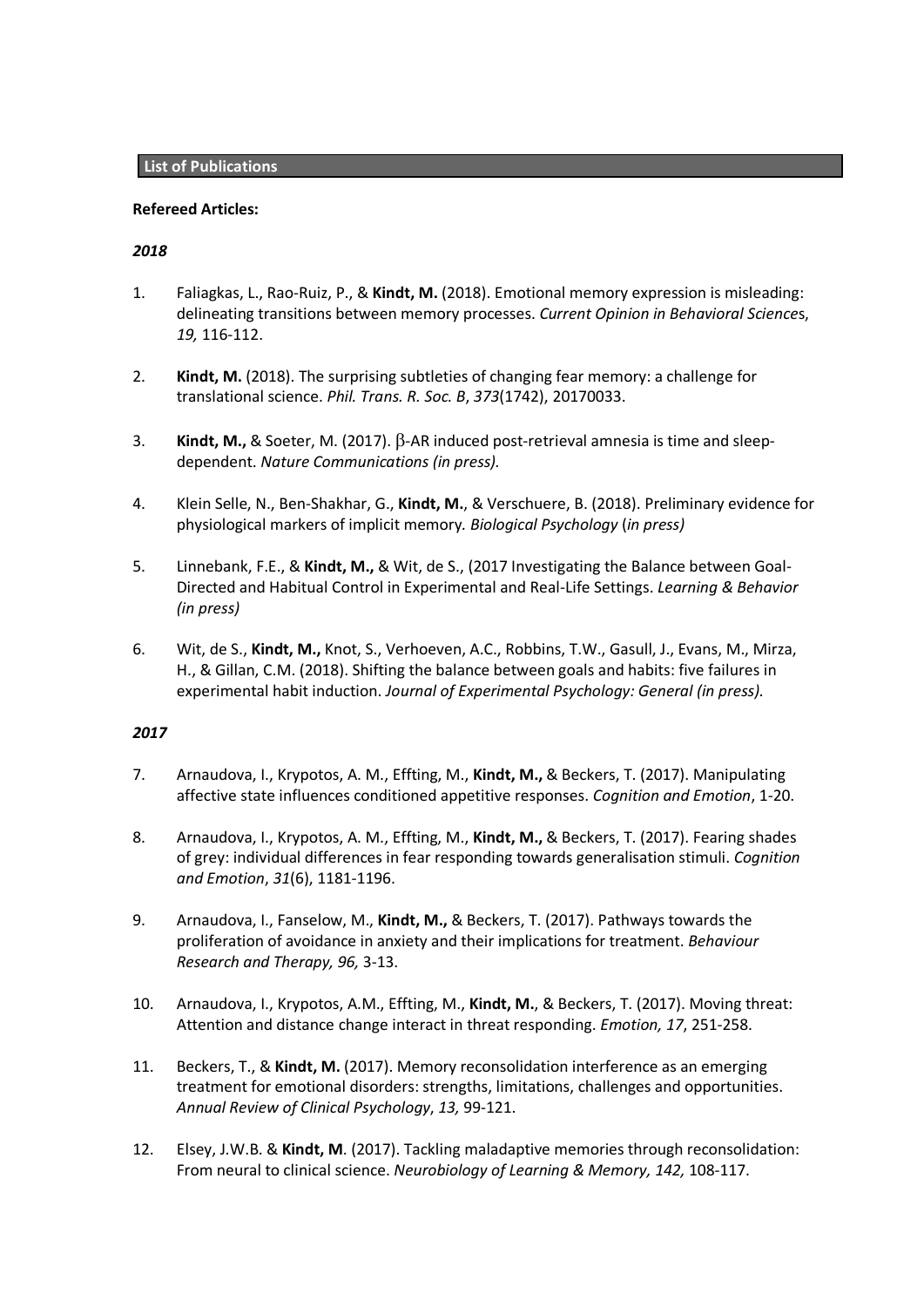- 13. Elsey, J.W.B., & **Kindt, M.** (2017). Breaking boundaries: Optimizing reconsolidation-based interventions for strong and old memories. *Learning & Memory, 24,* 472-479.
- 14. Golkar, A., Tjaden, C., & **Kindt, M.** (2017). Vicarious extinction learning during reconsolidation neutralizes fear memory. *Behaviour Research and Therapy, 92,* 87-93.
- 15. Klein Selle, N., Verschuere, B., **Kindt, M.**, Meijer, E., & Ben-Shakhar, G. (2017). Unravelling the roles of orienting and inhibition in the concealed information test. *Psychophysiology, 54,* 628-639.
- 16. Klein Selle, N., Verschuere, B., **Kindt, M.,** Meijer, E., Nahari, T., & Ben-Shakhar, G. (2017). Memory detection: The effects of emotional stimuli. *Biological psychology*, *129*, 25-35.
- 17. Kunze, A.E., Arntz, A., Morina, N., **Kindt, M.,** & Lancee, J. (2017). Efficacy of Imagery Rescripting and Imaginal Exposure for Nightmares: A randomized wait-list controlled trial. *Behaviour Research and Therapy*, *97*, 14-25.
- 18. Kunze, A., Arntz, A., Morina, N., **Kindt, M.**, & Lancee, J. (2017). Treatment efficacy of imagery rescripting and imaginal exposure for nightmares. Evidence from a randomized wait-list controlled trial. *Sleep Medicine*, *40*, e178.
- 19. Lissek, T., Adams, M., Adelman, J., Ahissar, E., Akaaboune, M., Akil, H., ... & Avila, J. (2017). Building bridges through science. *Neuron*, *96*(4), 730-735.
- 20. Schroyens, N., Beckers, T., & **Kindt, M.** (2017). In search for boundary condition of reconsolidation: A failure of fear memory interference. *Frontiers in Behavioral Neuroscience, doi.org/10.3389/fnbeh.2017.00065.*
- 21. Sevenster, D., Haesen, K., Vervliet, B., Kindt, M., & D'Hooge, R. (2017). Prevention and treatment strategies for contextual overgeneralization. *Scientific reports*, *7*(1), 16967.
- 22. Verhoeven, A.A.C., **Kindt, M.**, Zomer, C.L., & de Wit, S. (2017). An experimental investigation of breaking learnt habit with verbal implementation intentions. *Acta Psychologica,* doi.org/10.1016/j.actpsy.2017.05.008.

- 23. Arnaudova, I., Krypotos, A.M., **Kindt, M**., & Beckers, T. (2016). Fearing shades of grey: individual differences in fear responding towards generalisation stimuli. *Cognition & Emotion, 1-16*.
- 24. Cohn, M.D., Lith, K. van, **Kindt, M.,** Pape, L.E., Doreleijers, T.A.H., Brink, W. van den, Veltman, D.J., & Popma, A. (2016). Fear extinction, persistent disruptive behavior and psychopathic traits: fMRI in late adolescence. *Social Cognitive and Affective Neuroscience, 11*, 1027-1035.
- 25. Elsey, J.W.B., & **Kindt, M.** (2016). Manipulating human memory through reconsolidation: Ethical implications of a new therapeutic approach. *American Journal of Bioethics – Neuroscience, 7:4,* 225-236.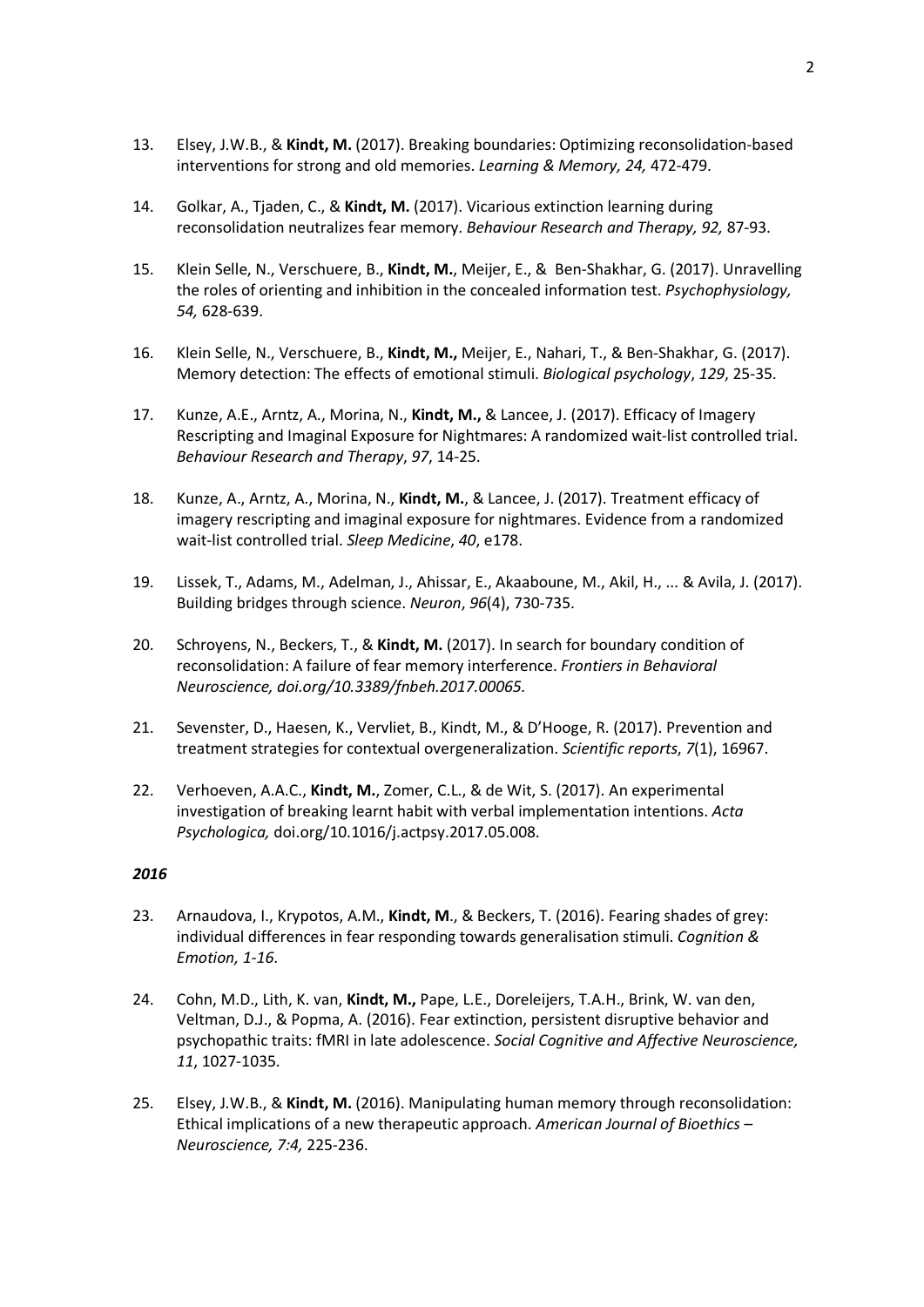- 26. **Kindt, M.**, & van Emmerik, A. (2016). New avenues for treating emotional memory disorders: towards a reconsolidation intervention for posttraumatic stress disorder. *Therapeutic Advances in Psychopharmacology*, 6, 283-295.
- 27. Klein Selle, N., Verschuere, B., **Kindt, M.**, Meijer, E., & Ben-Shakhar, G. (2016). Orienting versus inhibition in the Concealed Information Test: Different cognitive processes drive different physiological measures. *Psychophysiology, 53*, 579-590.
- 28. Kunze, A.E., Lancee, J., Morina, N., **Kindt, M.**, & Arntz, A. (2016). Efficacy and mechanisms of imagery rescripting and imaginal exposure for nightmares: study protocol for a randomized controlled trial. *Trials*, *17*, 469.
- 29. Visser, R.M., de Haan, M.I., Beemsterboer, T., Haver, P., **Kindt, M.**, & Scholte, H.S. (2016). Quantifying learning-dependent changes in the brain: Single trial multivoxel pattern analysis requires slow event related fMRI. *Psychophysiology*, *53*, 1117-1127.
- 30. Visser, R.M., Haver, P., Zwitser, R.J., Scholte, H.S., & **Kindt, M.** (2016). First steps in using multi-voxel pattern analysis to disentangle neural processes underlying generalization of spider fear. *Frontiers in Human Neuroscience*, *10*, 222.

- 31. Gazendam, F.J., Kamphuis, J.H., Eigenhuis, A., Huizenga, H.M.H., Soeter, M., Bos, M.G.N., Sevenster, D., & **Kindt, M.** (2015). Personality predicts individual variation in fear learning: A multilevel growth modeling approach. *Clinical Psychological Science,* 1-14.
- 32. Krypotos, A.-M., Arnaudova, I., Effting, M., **Kindt, M.**, & Beckers, T. (2015). Effects of approach-avoidance training on the extinction and return of fear responses. *PloS One, 10,* e0131581.
- 33. Krypotos, A.-M., Beckers, T., **Kindt, M.**, & Wagenmakers,E.J. (2015). A bayesian hierarchical diffusion model decomposition of performance in approach-avoidance tasks. *Cognition & Emotion, 29*, 1424-1444.
- 34. Krypotos, A.-M., Effting, M., **Kindt, M.,** & Beckers, T. (2015). Avoidance learning: A review of theoretical models and recent developments. *Frontiers in Behavioural Neuroscience,* doi: 10.3389/fnbeh.2015.00189.
- 35. Kunze, A., Arntz, A., & **Kindt, M.** (2015). Fear conditioning with film clips: A complex associative learning paradigm. *Journal of Behavior Therapy and Experimental Psychiatry, 47*, 42-50.
- 36. Raabe, S., Ehring, T., Marquenie, L., Olff, M. & **Kindt, M.** (2015). Imagery rescripting as a stand-alone treatment for posttraumatic stress disorder related to childhood abuse. *Journal of Behavior Therapy and Experimental Psychiatry, 48,* 170-176.
- 37. Sevenster, D., Hamm, A., Beckers, T., & **Kindt, M**. (2015). Heart rate pattern and resting heart rate variability mediate individual differences in contextual anxiety and conditioned responses. *International Journal of Psychophysiology,* doi: 10.1016/j.ijpsycho.2015.09.004.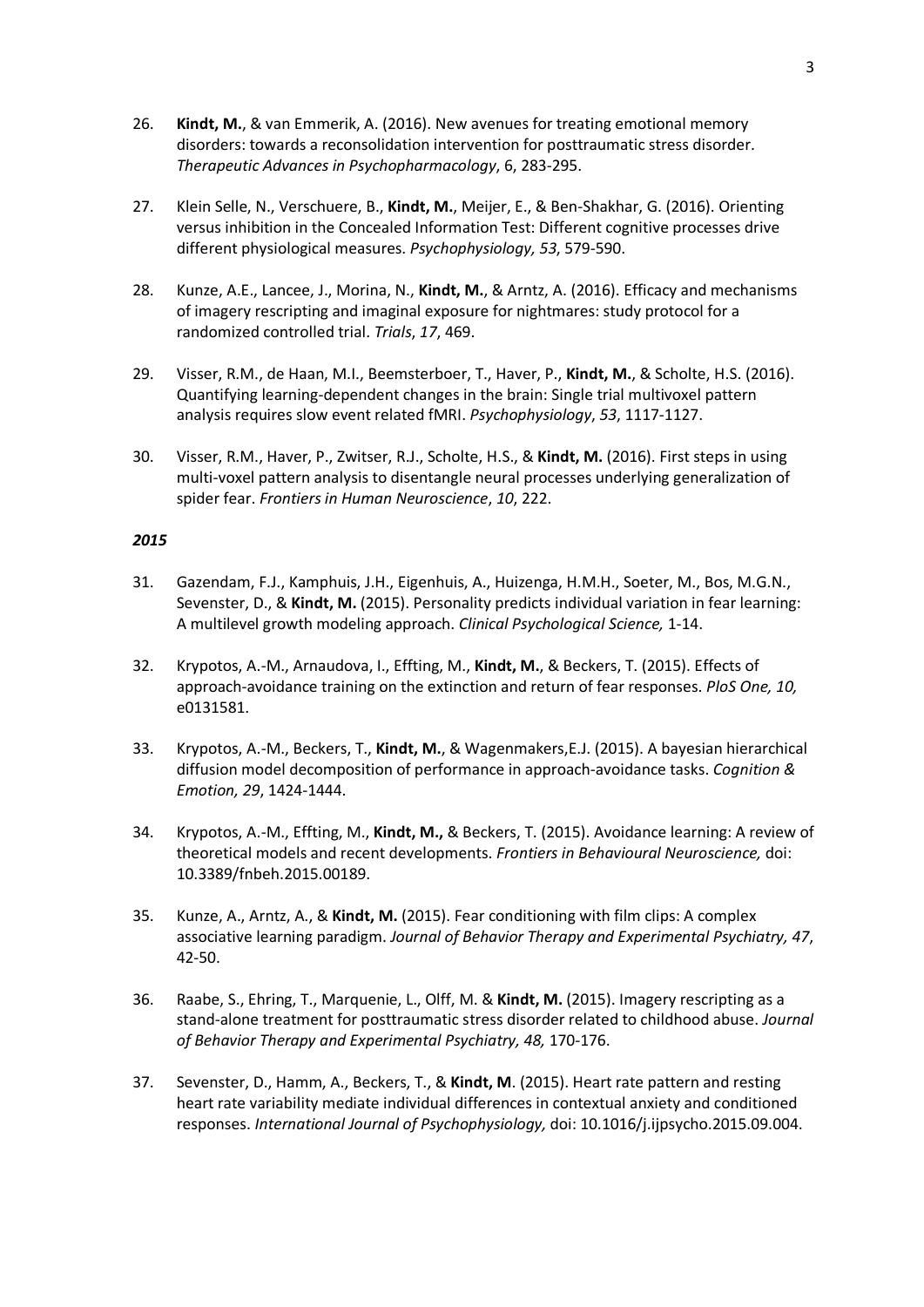- 38. Soeter, M., & **Kindt, M.** (2015). An abrupt transformation of phobic behavior following a post-retrieval amnesic agent. *Biological Psychiatry, 78*, 880-886.
- 39. Soeter, M., & **Kindt, M.** (2015). Retrieval cues that trigger reconsolidation of associative fear memory are not necessarily an exact replica of the original learning experience. *Frontiers in Behavioural Neuroscience,* doi: 10.3389/fnbeh.2015.00122.
- 40. Visser, R. M., Kunze, A. E., Westhoff, B., Scholte, H. S., & **Kindt, M.** (2015). Representational similarity analysis offers a preview of the noradrenergic modulation of long-term fear memory at the time of encoding. *Psychoneuroendocrinology, 55,* 8-20.

- 41. Ast, V.A. van, Cornelisse, S., Meeter, M., & **Kindt, M.** (2014). Cortisol mediates the effects of stress on the contextual dependency of memories. *Psychoneuroendocrinology, 41,* 97-110*.*
- 42. Bos, M.G.N., Schuijer, J., Lodestijn,F., Beckers, T. & **Kindt, M.** (2014). Stress enhances reconsolidation of declarative memory. *Psychoneuroendocrinology, 46,* 102-113.
- 43. Bos, M.G.N., Jacobs van Goethem, T., Beckers, T. & **Kindt, M.** (2014). Cortisol response mediates the effect of post-reactivation stress exposure on contextualization of emotional memories. *Psychoneuroendocrinology, 50,* 72-84.
- 44. Bos, M.G.N., Beckers, T. & **Kindt, M.** (2014). Noradrenergic blockade of memory reconsolidation: A failure to reduce conditioned fear responding *Frontiers in Behavioural Neuroscience, 8: 412.*
- 45. Cornelisse, S., Ast, V.A. van, Joëls, M., & **Kindt, M**. (2014). Delayed effects of cortisol enhance fear memory of trace conditioning. *Psychoneuroendocrinology, 40,* 257-268.
- 46. **Kindt, M.**, & Soeter, M. (2014). Fear inhibition in high trait anxiety. *PLoS ONE, 9,* e86462.
- 47. **Kindt, M.,** Soeter, M. & Sevenster, D. (2014). Disrupting reconsolidation of fear memory in humans by a noradrenergic β-blocker. *Journal of Visualized Experiments,* 94, e52151, doi:10.3791/52151.
- 48. **Kindt, M.** (2014). A behavioural neuroscience perspective on the aetiology and treatment of anxiety disorders. *Behaviour Research and Therapy, 62,* 24-36.
- 49. Krypotos, A.-M., Effting, M., Arnaudova, I., **Kindt, M.**, & Beckers, T. (2014). Avoided by association: Acquisition, extinction, and renewal of avoidance tendencies toward conditioned fear stimuli. *Clinical Psychological Science, 2,* 336-343.
- 50. Salemink, E., **Kindt, M.,** Rienties, H., & Hout, M. van den (2014). Internet-based cognitive bias modification of interpretations in patients with anxiety disorders: A randomised controlled trial. *Journal of Behavior Therapy and Experimental Psychiatry, 45, 186-195.*
- 51. Sevenster, D., Beckers, T. & **Kindt, M.** (2014). Fear conditioning of SCR but not the startle reflex requires conscious discrimination of threat and safety. *Frontiers in Behavioral Neuroscience, 8, article 32,* 1-9.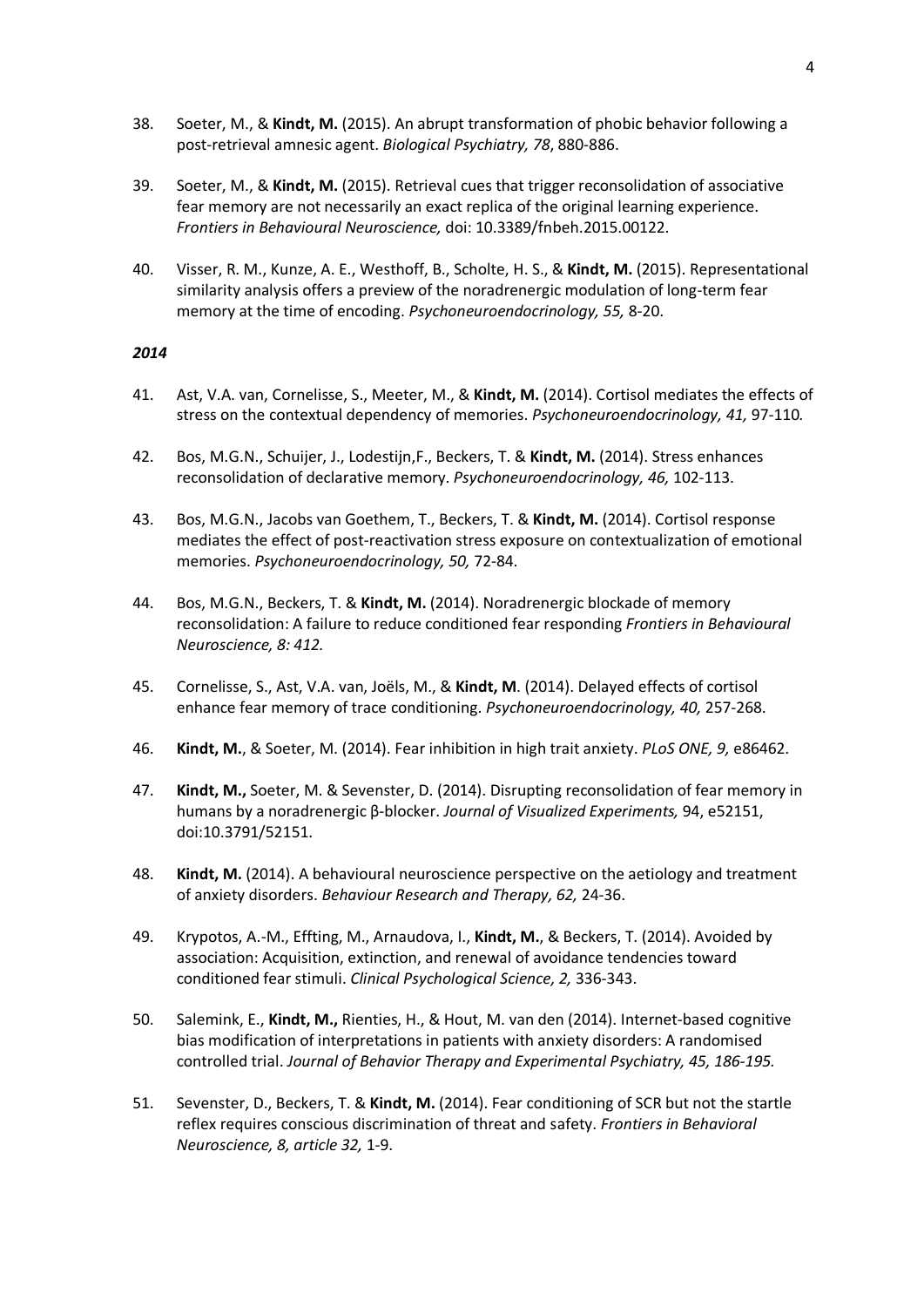52. Sevenster, D., Beckers, T., & **Kindt, M.** (2014). Prediction error demarcates the transition from retrieval, to reconsolidation, to new learning. *Learning and Memory, 21,* 580-584*.*

# *2013*

- 53. Arnaudova, I., Krypotos, A.-M., Effting, M., Boddez, Y., **Kindt, M.,** & Beckers, T. (2013). Individual differences in discriminatory fear learning under conditions of ambiguity: A vulnerability factor for anxiety disorders? *Frontiers in Psychology, 4, article 298,* 1-9*.*
- 54. Ast, V.A. van, Cornelisse, S., Meeter, M., Joëls, M., & **Kindt, M**. (2013). Time-dependent effects of cortisol on the contextualization of emotional memories. *Biological Psychiatry, 74, 809-816.*
- 55. Beckers, T., Krypotos, A.-M., Boddez, Y., Effting, M., & **Kindt, M.** (2013). What's wrong with fear conditioning. *Biological Psychology, 92,* 90-96.
- 56. Bos, M.G.N., Jentgens, P., Beckers, T. & **Kindt, M.** (2013). Psychophysiological response patterns to affective film stimuli. *PLoS ONE*, *8,* e62661.
- 57. Cohn, M.D., Popma, A., Brink, W. van den, Pape, L.E., **Kindt, M.,** Domburgh, L. van, Doreleijers, T.A.H., & Veltman, D.J. (2013). Fear conditioning, persistence of disruptive behavior and psychopathic traits: An fMRI study. *Translational Psychiatry*, 3, e319; doi:10.1038/tp.2013.89.
- 58. Effting, M, Vervliet, B., Beckers, T., & **Kindt, M.** (2013). Cued reacquisition trials during extinction weaken contextual renewal in human predictive learning. *Learning and Motivation, 44*, 184-195.
- 59. Gazendam, F.J., Kamphuis, J.H., & **Kindt, M.** (2013). Deficient safety characterizes high trait anxious individuals. *Biological Psychology*, *92*, 342-352.
- 60. **Kindt, M.,** & Soeter, M. (2013). Reconsolidation in a human fear conditioning study: A test of extinction as updating mechanism. *Biological Psychology, 92,* 43-50.
- 61. Sevenster, D., Beckers, T. & **Kindt, M.** (2013). Prediction error governs pharmacologically induced amnesia for learned fear. *Science, 339,* 830-833.
- 62. Soeter, M., & **Kindt, M.** (2012). High trait anxiety: A challenge for disrupting fear memory reconsolidation. *PLoS ONE, 8,* e75239.
- 63. Visser, R.M., Scholte, H.S., Beemsterboer, T., & **Kindt, M.** (2013). Neural pattern similarity predicts long-term fear memory. *Nature Neuroscience, 16,* 388-390.

- 64. Ast, V.A. van, Vervliet, B., & **Kindt, M.** (2012). Contextual control over expression of fear is affected by cortisol. *Frontiers in Behavioral Neuroscience, 6, article 67,* 1-14.
- 65. Bos, M.G.N., Beckers, T., & **Kindt, M.** (2012). The effects of noradrenergic blockade on extinction in humans. *Biological* Psychology*, 89*, 598-605.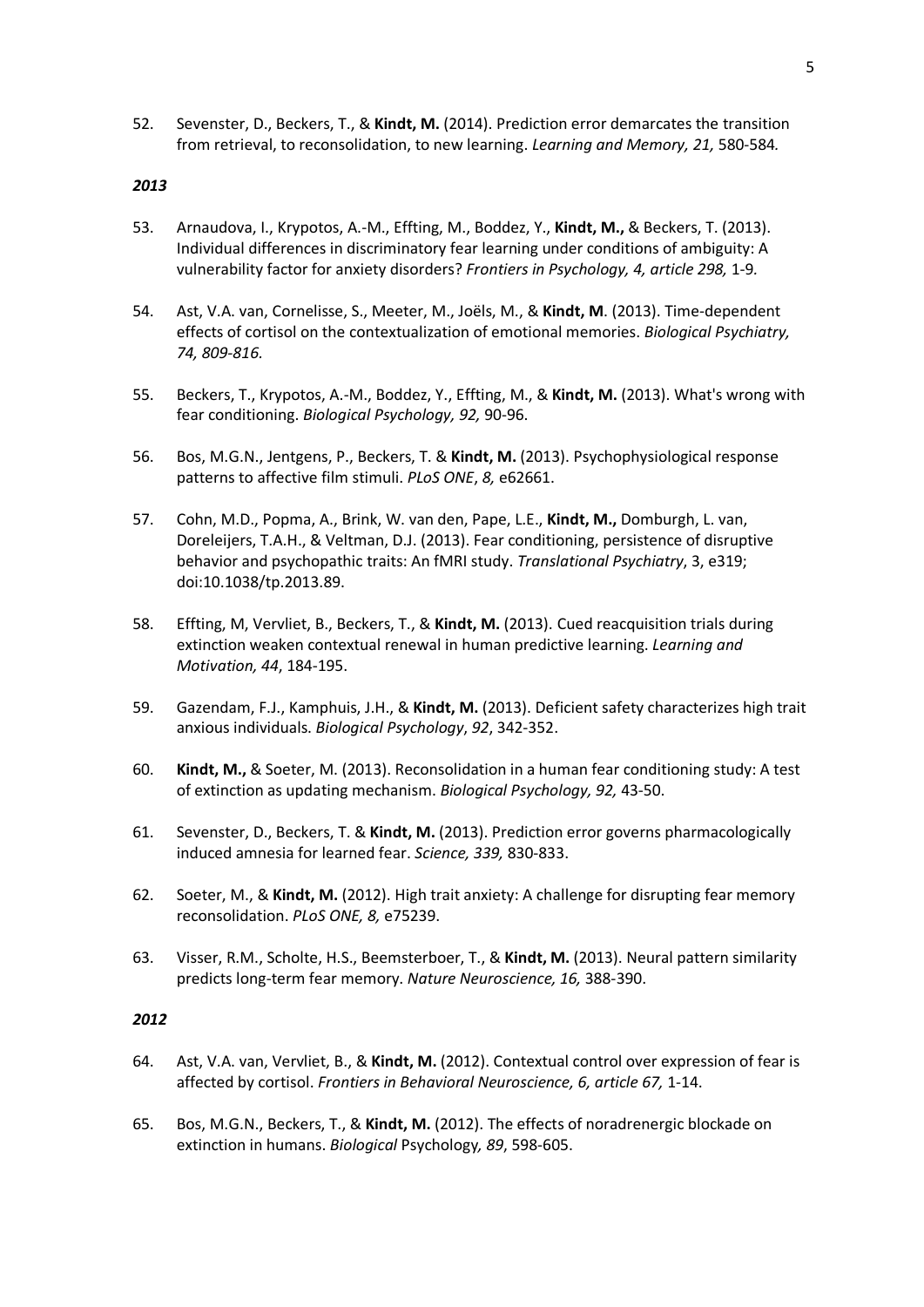- 66. Gazendam, F.J., & **Kindt, M.** (2012). Worrying affects associative fear learning: A startle fear conditioning study. *PLoS ONE*, *7,* e34882.
- 67. Sevenster, D., Beckers, T., & **Kindt, M.** (2012). Retrieval per se is not sufficient to trigger reconsolidation of human fear memory*. Neurobiology of Learning and Memory, 97,* 338- 345.
- 68. Sevenster, D., Beckers, T., & **Kindt, M**. (2012). Instructed extinction differentially affects the emotional and cognitive expression of associative fear memory. *Psychophysiology, 49,*  1426-1435.
- 69. Soeter, M., & **Kindt, M.** (2012). Stimulation of the noradrenergic system during memory formation impairs extinction learning but not the disruption of reconsolidation. *Neuropsychopharmacology*, 37, 1204-1215.
- 70. Soeter, M., & **Kindt, M.** (2012). Erasing fear for an imagined threat event. *Psychoneuroendocrinology, 37*, 1769-1779.
- 71. Well, S. van, Visser, R.M., Scholte, H.S., & **Kindt, M**. (2012). Neural substrates of individual differences in human fear learning: Evidence from concurrent fMRI, fear-potentiated startle, and US-expectancy data. *Cognitive, Affective and Behavioural Neuroscience, 12*, 499-512.

- 72. Krugers, H.J., Zhou, M., Joëls, M., & **Kindt, M.** (2011). Regulation in excitatory synapses and fearful memories by stress hormones. *Frontiers in Behavioral Neuroscience, 5, article 62,* 1- 11.
- 73. Krypotos, A.-M., Jahfari, S., Ast, V. van, **Kindt, M.**, & Forstmann, B.U (2011). Individual differences in heart rate variability predict the degree of slowing during response inhibition and initiation in the presence of emotional stimuli. *Frontiers in Psychology, 2, article 278,* 1- 8.
- 74. Soeter, M., & **Kindt, M**. (2011) Disrupting reconsolidation: Pharmacological and behavioral manipulations. *Learning and Memory, 18*, 357-366.
- 75. Soeter, M., & **Kindt, M**. (2011). Noradrenergic enhancement of associative fear memory in humans. *Neurobiology of Learning and Memory, 96, 263-271.*
- 76. Visser, R.M, Scholte, H.S., & **Kindt, M**. (2011). Associative learning increases trial-by-trial similarity of BOLD-MRI patterns. *The Journal of Neuroscience*, *31,* 12021-12028.
- 77. Zhou, M., **Kindt, M**., Joëls, M., & Krugers H.J. (2011). Blocking mineralocorticoid receptors prior to retrieval reduces contextual fear memory in mice. *PloS ONE*, *6,* e26220.

### *2010*

78. Effting, M., Vervliet, B., & **Kindt, M**. (2010). Retrospective revaluation effects following serial compound training and target extinction. *Learning and Motivation, 41*, 67-83.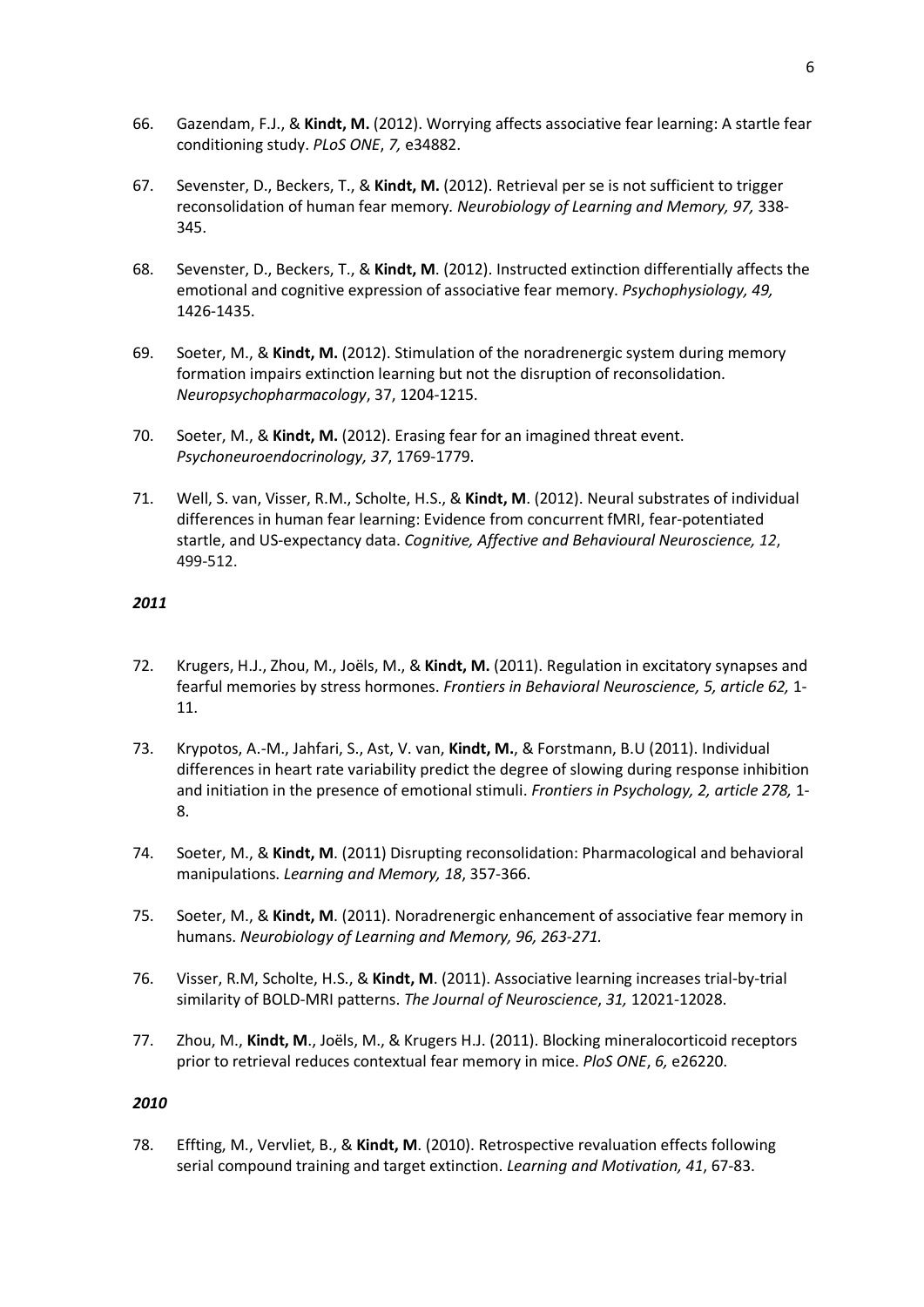- 79. Salemink, E., Hout, M., van den, & **Kindt, M.** (2010). Generalisation of modified interpretive bias across tasks and domains. *Cognition and Emotion*, *24,* 453-464.
- 80. Salemink, E., Hout, M., van den, & **Kindt, M.** (2010). How does cognitive bias modification affect anxiety? Mediation analyses and experimental data. *Behavioural and Cognitive Psychotherapy, 38*, 59-66.
- 81. Soeter, M., & **Kindt, M.** (2010). Dissociating response systems: Erasing fear from memory. *Neurobiology of Learning and Memory, 94*, 30-41.
- 82. Stegeren, A.H. van, Roozendaal, B., **Kindt, M.** , Wolf, O.T., van, & Joëls, M. (2010). Interacting noradrenergic and corticosteroid systems shift human brain activation patterns during encoding. *Neurobiology of Learning and Memory, 93,* 56-65.
- 83. Vervliet, B., **Kindt, M.**, Vansteenwegen, D., & Hermans, D. (2010). Fear generalization in humans: Impact of verbal instructions. *Behaviour Research and Therapy, 48,* 38-43*.*
- 84. Vervliet, B., **Kindt, M.**, Vansteenwegen, D., & Hermans, D. (2010). Fear generalization in humans: Impact of prior non-fearful experiences. *Behaviour Research and Therapy, 48,*  1078-1084*.*

- 85. Buck, N., **Kindt, M.** & Hout, M., van den (2009). The effects of conceptual processing versus suppression on analogue PTSD symptoms after a distressing film. *Behavioural and Cognitive*  Psychotherapy, 37, 195-206*.*
- 86. Karsdorp, P.A., **Kindt, M.**, Rietveld, S., Everaerd, W., & Mulder, B.J.M. (2009). False heart rate feedback and the perception of heart symptoms in patients with congenital heart disease and anxiety. *International Journal of Behavioral Medicine, 16*, 81-88.
- 87. **Kindt, M.***,* Soeter, M., & Vervliet, B. (2009). Beyond extinction: Erasing human fear responses and preventing the return of fear. *Nature Neuroscience*, *12*, 256-258.
- 88. Salemink, E., Hout, M. van den, & **Kindt, M.** (2009). Effects of positive interpretive bias modification in highly anxious individuals. *Journal of Anxiety Disorders, 23,* 676-683*.*

- 89. Buck, N., **Kindt, M.**, Arntz, A., Hout, M. van den, & Schouten, E. (2008) Psychometric properties of the Trauma Relevant Assumptions Scale. *Journal of Anxiety Disorders, 22,* 1496-1509.
- 90. Karsdorp, P.A., **Kindt, M.**, Rietveld, S., Everaerd, W., & Mulder, B.J.M. (2008). Interpretation bias for heart sensations in congenital heart disease and its relation to quality of life. *International Journal of Behavioral Medicin*e, *15*, 232-240.
- 91. **Kindt, M**., Hout, M. van den, Arntz, A., & Drost, J. (2008). The influence of data-driven versus conceptually-driven processing on the development of PTSD-like symptoms. *Journal of Behavior Therapy and Experimental Psychiatry*, *39,* 546-557.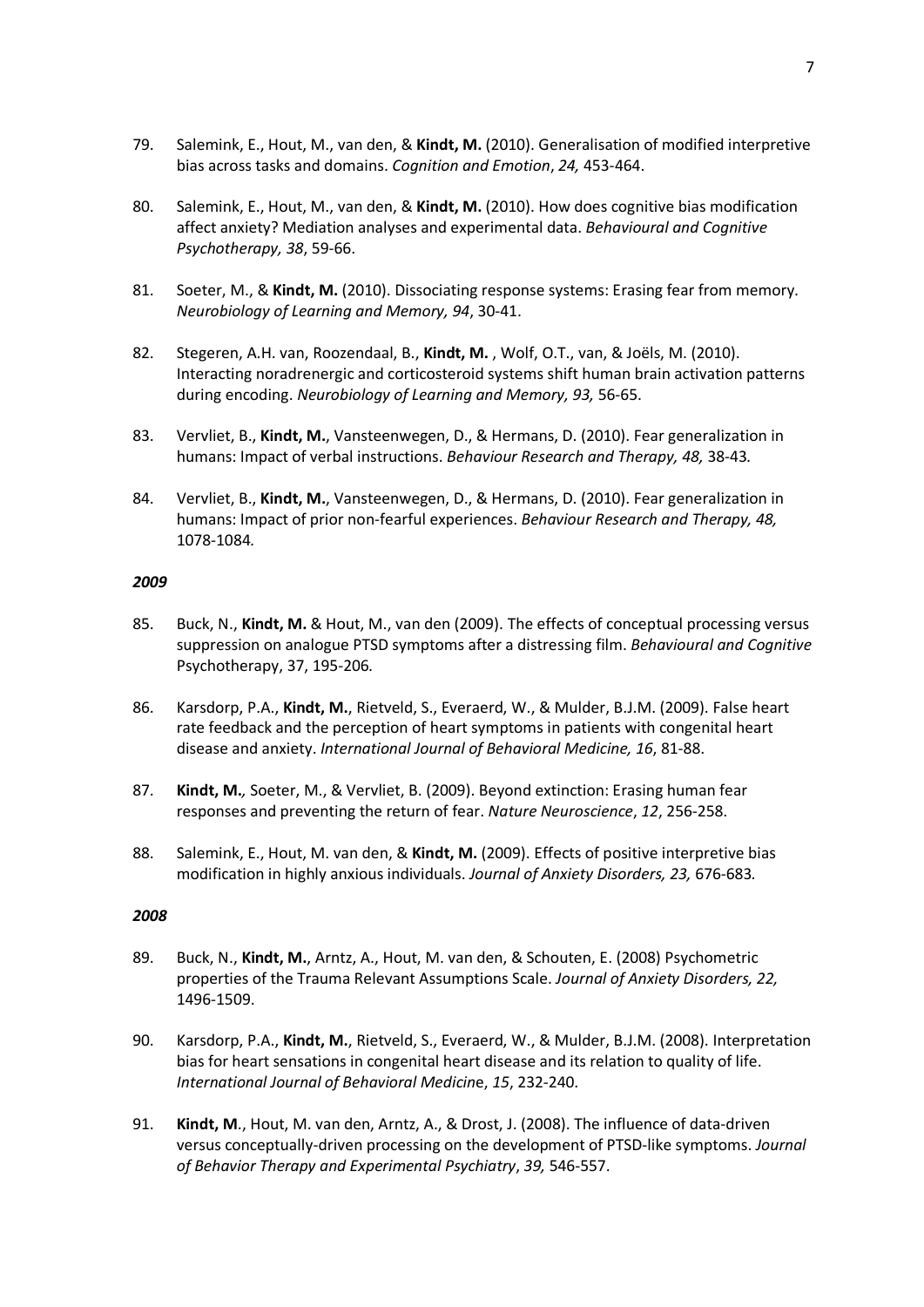- 92. Morren, M., Muris, P., **Kindt, M**., Schouten, E., & Hout, M. van den (2008). Emotional reasoning and parent-based reasoning in normal children and their prospective relationships with anxiety symptoms. *Child Psychiatry and Human Development, 39*, 351- 367.
- 93. Stegeren, A.H. van, Wolf, O.T., & **Kindt, M.** (2008). Salivary alpha amylase and cortisol responses to different stress tasks: Impact of sex. *International Journal of Psychophysiology, 69*, 33-40.

- 94. Arntz, A., Tiesema, M., **& Kindt, M**. (2007). Treatment of PTSD: A comparison of imaginal exposure with and without imagery rescripting. *Journal of Behavior Therapy and Experimental Psychiatry, 38,* 345-370.
- 95. Effting, M., & **Kindt, M.** (2007). Contextual control of human fear associations in a renewal paradigm. *Behaviour Research and Therapy, 45,* 2002-2018.
- 96. Hout, M. van den, **Kindt, M**., Luigjes, J., & Marck, C. (2007). Compulsive perseveration: Empirical criticism on the mood-as-input model. *Behaviour Research and Therapy, 45*, 1221- 1230.
- 97. Karsdorp, P.A, Everaerd, W., **Kindt, M.,** & Mulder, B.J.M. (2007). Psychological and cognitive functioning in children and adolescents with congenital heart disease: A meta-analysis. *Journal of Pediatric Psychology, 32*, 527-541.
- 98. Karsdorp, P.A, **Kindt, M.,** Everaerd, W. & Mulder, B.J.M. (2007). Preattentive processing of heart cues and the perception of heart symptoms in congenital heart disease. *Behaviour Research and Therapy, 45*, 1893-1902.
- 99. Karsdorp, P.A., **Kindt, M.,** Rietveld, S., Everaerd, W., & Mulder, B.J.M. (2007). Stressinduced heart symptoms and perceptual biases in patients with congenital heart disease. *International Journal of Cardiology, 114*, 352-357.
- 100. **Kindt, M.,** Buck, N., Arntz, A., & Soeter, M. (2007). Perceptual and conceptual processing as predictors of treatment outcome in PTSD. *Journal of Behavior Therapy and Experimental Psychiatry*, 38, 491-506.
- 101. Salemink, E., Hout, M.A. van den, & **Kindt, M**. (2007). Selective attention and threat: Quick orienting versus slow disengagement and two versions of the dot probe task. *Behaviour Research and Therapy, 45,* 607-615.
- 102. Salemink, E., Hout, M. van den, & **Kindt, M**. (2007). Trained interpretive bias and anxiety. *Behaviour Research and Therapy, 45,* 329-340*.*
- 103. Salemink, E., Hout, M. van den, & **Kindt, M**. (2007). Trained interpretive bias: Validity and effects on anxiety. *Journal of Behavior Therapy and Experimental Psychiatry, 38,* 212-224.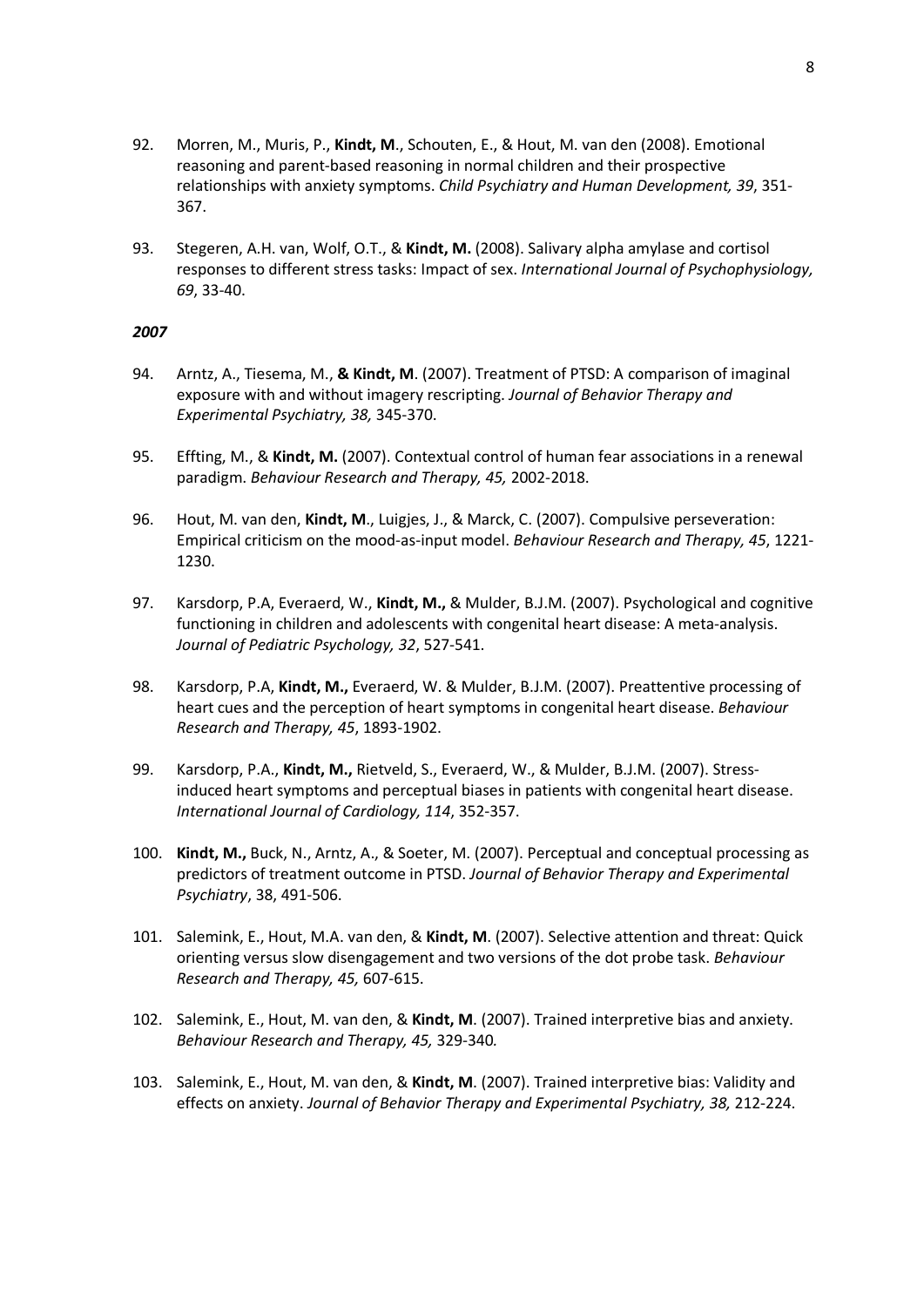104. Sieswerda, S., Arntz, A., & **Kindt, M**. (2007). Successful psychotherapy reduces hypervigilance in borderline personality disorder. *Behavioural and Cognitive Psychotherapy, 35,* 387-402.

### *2006*

- 105. Buck, N., **Kindt, M**., Hout, M. van den, Steens, L., & Linders, C. (2006). Perceptual memory representations and memory fragmentation as predictors of post-trauma symptoms. *Behavioural and Cognitive Psychotherapy, 35,* 259-272.
- 106. Buck, N., **Kindt, M**. & Hout, M. van den (2006). Effects of state dissociation on objectively and subjectively assessed memory disturbances. *Behavioural and Cognitive Psychotherapy, 34*, 319-331.

### *2006*

- 107. Arntz, A., Groot, C. de, & **Kindt, M**. (2005). Emotional memory is perceptual. *Journal of Behavior Therapy and Experimental Psychiatry, 36*, 19-34.
- 108. Engelhard, I.M., & **Kindt, M**. (2005). Cognitive mechanisms and posttraumatic stress disorder: Clinical and analogue research. *Journal of Behavior Therapy and Experimental Psychiatry, 36*, 1-2 (Editorial).
- 109. **Kindt, M.**, Hout, M. van den, & Buck, N. (2005). Dissociation related to subjective memory fragmentation and intrusions but not to objective memory disturbances. *Journal of Behavior Therapy and Experimental Psychiatry, 36*, 43-59.
- 110. **Kindt, M.** & Engelhard, I.M. (2005). Trauma processing and the development of posttraumatic stress disorder. *Journal of Behavior Therapy and Experimental Psychiatry, 36*, 69-76.

### *2006*

- 111. Hout, M. van den, & **Kindt, M**. (2004). Obsessive-compulsive disorder and the paradoxical effects of perseverative behaviour on experienced uncertainty. *Journal of Behavior Therapy and Experimental Psychiatry, 35*, 165-181.
- 112. Morren, M., Muris, P., & **Kindt, M.** (2004). Emotional reasoning and parent-based reasoning in normal children. *Child Psychiatry and Human Development*, *35*, 3-20.

- 113. Bögels, S.M., Snieder, N., & **Kindt, M.** (2003). Specificity of dysfunctional thinking in children with social anxiety, separation anxiety and generalised anxiety. *Behaviour Change*, *20*, 160- 169.
- 114. Engelhard, I.M., Hout, M.A. van den, **Kindt, M.**, Arntz, A., & Schouten, E. (2003). Peritraumatic dissociation and posttraumatic stress after pregnancy loss: A prospective study. *Behaviour Research and Therapy, 41*, 67-78.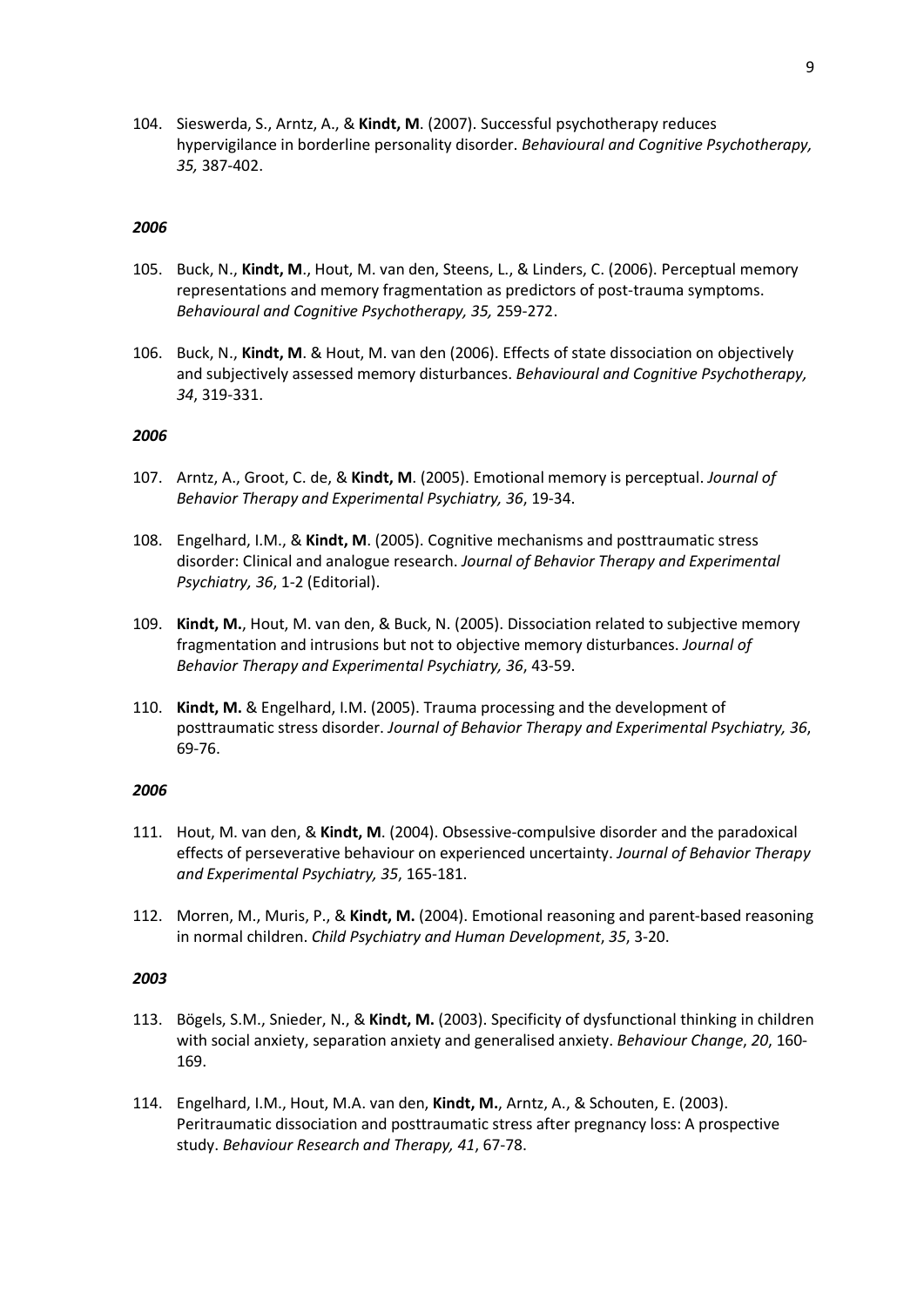- 115. Engelhard, I.M., Hout, M.A. van den, & **Kindt, M.** (2003). The relationship between neuroticism, pre-traumatic stress, and post-traumatic stress: A prospective study*. Personality and Individual Differences, 35,* 381-388.
- 116. Hout, M. van den, & **Kindt, M**. (2003). Repeated checking causes memory distrust. *Behaviour Research and Therapy, 41,* 301-316.
- 117. Hout, M. van den, & **Kindt, M.** (2003). Phenomenological validity of an OCD-memory model and the remember/know distinction. *Behaviour Research and Therapy, 41*, 369-378.
- 118. **Kindt, M.**, & Hout, M. van den. (2003). Dissociation and memory fragmentation: Experimental effects on meta-memory but not on actual memory performance. *Behaviour Research and Therapy, 41,* 167-178.
- 119. **Kindt, M.**, Bögels, S., & Morren, M. (2003). Processing bias in children with separation anxiety, social phobia and generalised anxiety disorder. *Behaviour Change, 20,* 143-150.
- 120. Morren, M., **Kindt, M.**, Hout, M. van den, & Kasteren, H. van. (2003). Anxiety and the processing of threat in children: Further examination of the cognitive inhibition hypothesis. *Behaviour Change, 20,* 131-142.

- 121. Dols, M., Hout, M. van den, **Kindt, M.,** & Willems, B. (2002). The urge to smoke depends on the expectation of smoking. *Addiction, 97,* 87-93.
- 122. Hout, M. van den, **Kindt, M.,** Weiland, T., & Peters, M. (2002). Instructed neutralization, spontaneous neutralization and prevented neutralization after an obsession-like thought. *Journal of Behavior Therapy and Experimental Psychiatry, 33,* 177-189.

- 123. Hout, M. van den, Muris, P., Salemink, E., & **Kindt, M.** (2001). Autobiographical memories become less vivid and emotional after rapid eye movements. *British Journal of Clinical Psychology, 40,* 121-130.
- 124. Jong, P.J. de, Pasman, W., **Kindt, M.**, Hout, M.A. van den (2001). A reaction time paradigm to assess (implicit) complaint-specific dysfunctional beliefs. *Behaviour Research and Therapy, 39*, 101-113.
- 125. **Kindt, M.**, & Hout, M. van den (2001). Selective attention and anxiety: A perspective on developmental issues and the causal status. *Journal of Psychopathology and Behavioral Assessment, 23*, 193-202.
- 126. Muris, P., Merckelbach, H., **Kindt, M.**, Bögels, S., Dreessen, L., Dorp, C. van, Habets, A., Rosmuller, S., & Snieder, N. (2001). The utility of Screen for Child Anxiety Related Emotional Disorders (SCARED) as a tool for identifying children at high risk for prevalent anxiety disorders. *Anxiety, Stress, and Coping, 14*, 265 283.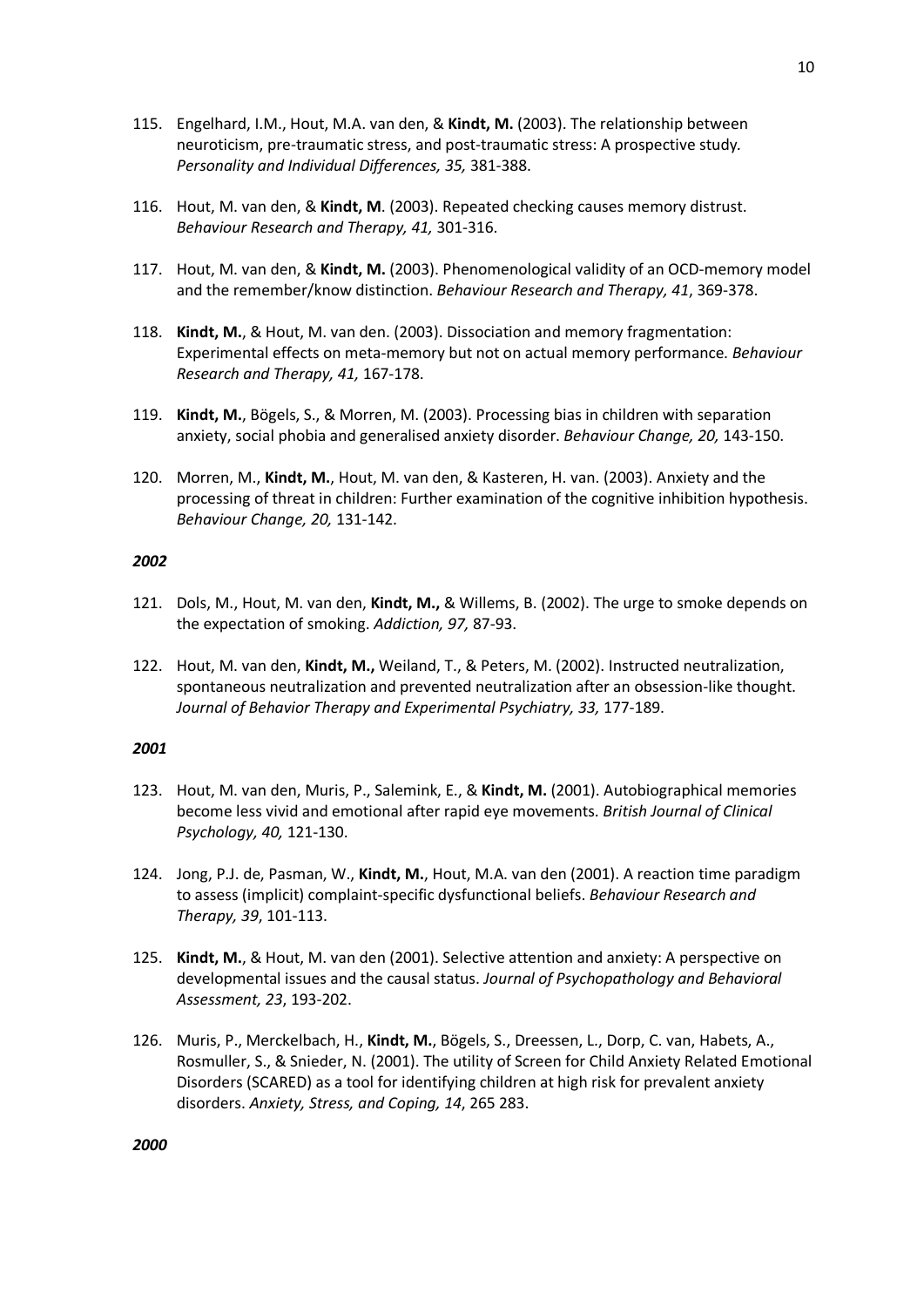- 127. Hout, M.A. van den, Jong, P. de, & **Kindt, M.** (2000). Masked fear words produce increased SCRs: An anomaly for Öhman's theory of pre-attentive processing in anxiety. *Psychophysiology, 37*, 283-288.
- 128. **Kindt, M.**, & Hout, M. van den, Jong, P. de, & Hoekzema, B. (2000). Cognitive bias for pictorial and linguistic threat cues in children. *Journal of Psychopathology and Behavioral Assessment, 22,* 201-219.
- 129. Muris, P., **Kindt, M.**, Bögels, S., Merckelbach, H., Gadet, B., & Moulaert, V. (2000). Anxiety and threat perception abnormalities in normal children. *Journal of Psychopathology and Behavioral Assessment, 22*, 183-199.

- 130. Brosschot, J.F., Ruiter, C. de, & **Kindt, M.** (1999). Recall and recognition of threatening, pleasant, and neutral words in repressors. *European Journal of Personality, 13*, 1-14.
- 131. Brosschot, J.F., Ruiter, C. de, & **Kindt, M.** (1999) Processing bias in anxious subjects and repressors, measured by emotional Stroop interference and attentional allocation. *Personality and Individual Differences, 26*, 777-793.
- 132. **Kindt, M.**, Brosschot, J.F., & Boiten, F. (1999). High-level cognition in phobics: Abstract anticipatory memory is associated with the attenuation of physiological reactivity to threat. *Journal of Anxiety Disorders, 13*, 473-489.
- 133. **Kindt, M.**, & Brosschot, J.F. (1999). Cognitive bias in spider-phobic children: Comparison of a Pictorial and a Linguistic Spider Stroop. *Journal of Psychopathology and Behavioral Assessment, 21*, 207-220.

### *1998*

- 134. Jong, P.J. de, Merckelbach, H., Bögels, S., & **Kindt, M.** (1998). Illusory correlation and social anxiety. *Behaviour Research and Therapy, 36*, 1063-1073.
- 135. **Kindt, M.**, (1998). Cognitive inhibition in phobia. *British Journal of Clinical Psychology, 37*, 103-106.
- 136. **Kindt, M.**, & Brosschot, J.F. (1998). Cognitive avoidance in phobia. *Journal of Psychopathology and Behavioral Assessment, 20*, 43-55.
- 137. **Kindt, M.**, & Brosschot, J.F. (1998). Stability of cognitive bias for threat cues in phobia. *Journal of Psychopathology and Behavioral Assessment, 20*, 351-367.
- 138. **Kindt, M.**, Brosschot, J.F., & Everaerd, W. (1997). Cognitive processing bias of children in a real life stress situation and a neutral situation. *Journal of Experimental Child Psychology, 64*, 79-97.

# *1997*

139. **Kindt, M.**, Bierman, D. & Brosschot, J.F. (1997). Cognitive bias in spider fear and control children: Assessment of emotional interference by a card format and a single-trial format of the Stroop task. *Journal of Experimental Child Psychology, 66*, 163-179.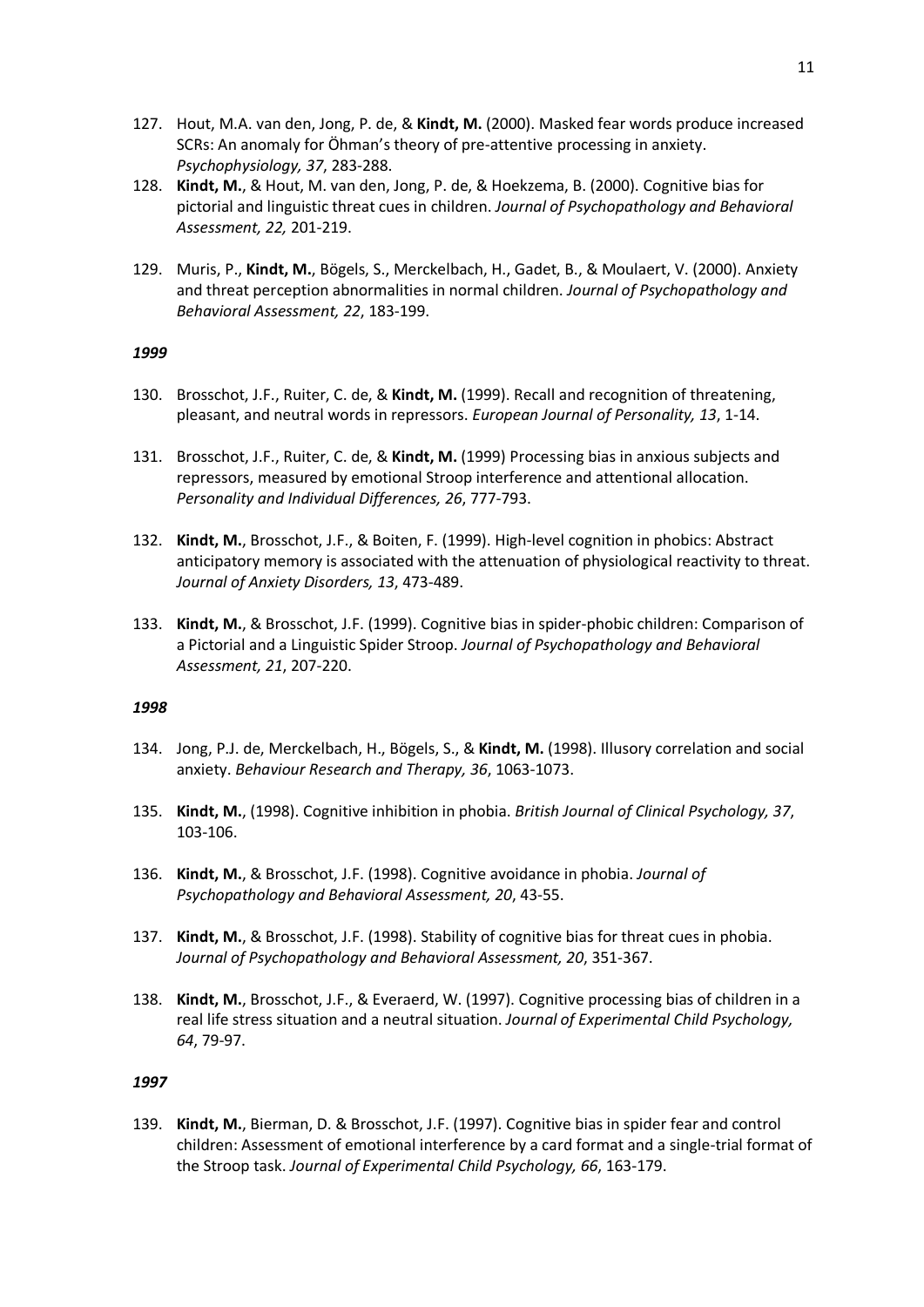140. **Kindt, M.**, & Brosschot, J.F. (1997). Phobia-related cognitive bias for pictorial and linguistic stimuli. *Journal of Abnormal Psychology, 106*, 644 648.

### *1996*

- 141. **Kindt, M.**, Brosschot, J.F., & Muris, P. (1996). Spider Phobia Questionnaire for children (SPQ-C): A psychometric study and normative data. *Behaviour Research and Therapy, 34*, 277-282.
- 142. **Kindt, M.**, Bierman, D. & Brosschot, J.F. (1996). Stroop versus Stroop: Comparison of a card format and a single-trial format of the standard color-word Stroop task and the emotional Stroop task. *Personality and Individual Differences, 21*, 653-661.

# *1995*

143. Hout, M. van den, Tenney, N., Huygens, K., Merckelbach, H., & **Kindt, M.** (1995). Responding to subliminal threat cues is related to trait anxiety and emotional vulnerability: A successful replication of MacLeod and Hagan (1992). *Behaviour Research and Therapy, 33*, 451-454.

### *1994*

- 144. Goozen, S.H.M. van, Frijda, N.H., **Kindt, M.**, & Poll, N.E. van de (1994). Anger proneness in women: Development and validation of the Anger Situation Questionnaire. *Aggressive Behavior, 20*, 79-100.
- 145. Muris, P., Zuuren, F.J. van, & **Kindt, M.** (1994). Monitoring coping style, fear of AIDS, and attitudes towards AIDS prevention. *Social Behavior and Personality, 22*, 137-144.
- 146. Muris, P., Zuuren, F.J. van, Merckelbach, H., Stoffels, E.-J. , & **Kindt, M.** (1994). Coping with an ego-threat: Monitoring and blunting during an intelligence test. *European Journal of Personality, 8*, 213-221.

# **National (Refereed) Articles:**

- 1. **Kindt, M.** (2013). Wissen van Angstreacties: Nieuwe inzichten in de plasticiteit van angstgeheugen. *Nederlands Tijdschrift voor Psychiatrie*. Rubriek Nederlands Vlaams Toponderzoek.
- 2. **Kindt, M.** (2007). Van scholenstrijd naar techniekenstrijd. En waar blijft de ideeënstrijd? *De Psycholoog*, *mei nr*., 304-306.
- 3. **Kindt, M**., & Hout, M., van den (2005). Dissociatie en geheugen fragmentatie. *Directieve Therapie, 25*, 51-68.
- 4. Hout, M., & **Kindt, M.** (2003). Waarom herhaald controleren twijfel aan het geheugen niet wegneemt maar vergroot. *Directieve Therapie, 23*, 146-161*.*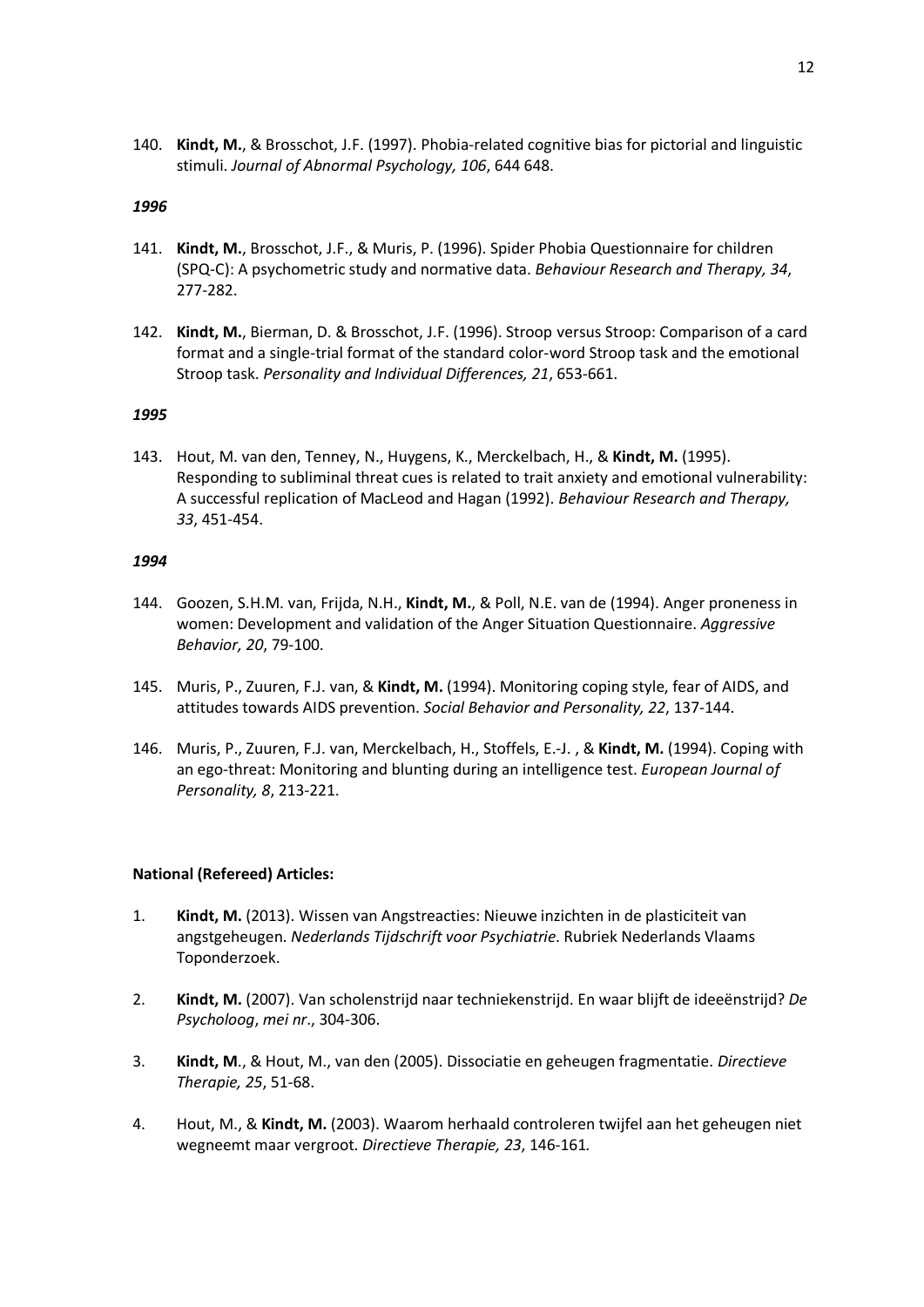- 5. Hout, M. A., van den, **Kindt, M.**, Muris, P. (2002). Over Freud, Calimero en vreemde oogbewegingen. Een reactie op Ad de Jongh en Erik ten Broeke. *Directieve Therapie, 22*, 224-229**.**
- 6. Hout, M. van den, Engelhard, I., & **Kindt, M.** (2001). Zwangerschapsverlies, zenuwachtigheid en posttraumatische stress-problemen, *Directieve therapie, 21*, 3-14.
- 7. Hout, M., **Kindt, M.**, Muris, P. & Salemink, E. (2001). Vreemde oogbewegingen maken herinneringen minder levendig en minder emotioneel. *Directieve therapie, 21*, 257-269.
- 8. **Kindt, M.**, & Hout, M., van den (1999). Angst en selectieve aandacht voor bedreigende informatie. *Nederlands Tijdschrift voor Psychologie, 54*, 63-73.

# **Books or Contributions to Books:**

- 1. Raes, F., **Kindt, M**., & Arntz, A. (2011). Cognitieve verwerking en psychopathologie: theorie en onderzoek. In S. Bögels en P. van Oppen (Eds.). *Cognitieve therapie: theorie en praktijk* (pp. 3-29). Bohn Stafleu Van Loghum.
- 2. Engelhard, I., Arntz, A., & **Kindt, M.** (2011). Cognitieve therapie bij postttraumatische stressstoornis. In S. Bögels en P. van Oppen (Eds.). *Cognitieve therapie: theorie en praktijk* (pp. 289-319). Bohn Stafleu Van Loghum.
- 3. **Kindt, M.,** & Lazeron, N. (2010). Leren en Stress, in Brein@work. In N. Lazeron & R. van Dinteren (pp155-160). Springer Uitgeverij BV, Houten.
- 4. Nightingale, Z. C., Field, A. P., & **Kindt, M**. (2010). The Emotional Stroop task in anxious children. In J. Hadwin and A. Field (Eds.). *Information Processing Biases and Anxiety: A Developmental Perspective.* Wiley-Blackwell.
- 5. Jong, P., de, **Kindt, M**., & Roefs, A. (2006). Relevance of Research on Experimental Psychopathology to Substance Misuse. In R. W. Wiers & A.W. Stacy (Eds.). *Handbook of Implicit Cognition and Addiction* (pp. 425 437). Sage Publications.
- 6. **Kindt, M.**, & Arntz, A. (2003). Cognitieve Gedragstherapie bij seksueel misbruik. In N. Nicolai (Ed). *Handboek psychotherapie na seksueel misbruik* (pp. 125-160). De Tijdstroom.
- 7. **Kindt, M.**, & Hovens, H. (2001). Posttraumatische stress-stoornis. In R. van Dyck, A. J. L. M. van Balkom & P. van Oppen (Eds.). *Behandelingsstrategieën bij angststoornissen* (pp. 100- 117). Bohn Stafleu van Loghum.
- 8. **Kindt, M.**, & Arntz, A. (1999). Cognitieve verwerking en psychopathologie: theorie en onderzoek. In S. Bögels en P. van Oppen (Eds.). *Cognitieve therapie: theorie en praktijk* (pp. 1-24). Bohn Stafleu Van Loghum.
- 9. **Kindt, M.**, & Arntz, A. (1999). Cognitieve therapie bij posttraumatische stress stoornis. In S. Bögels en P. van Oppen (Eds.). *Cognitieve therapie: theorie en praktijk* (pp. 191-217). Bohn Stafleu van Loghum.